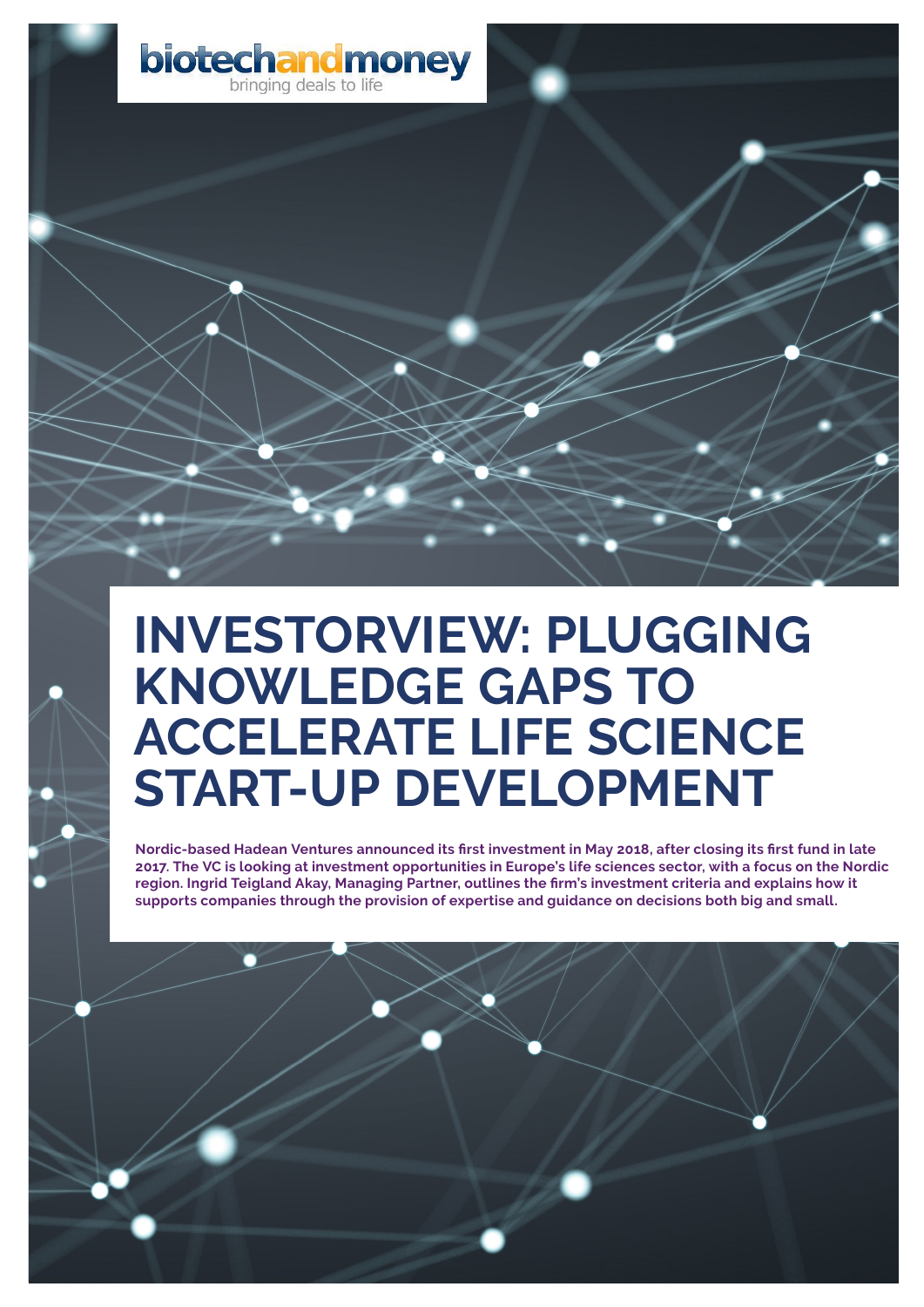

## **INGRID TEIGLAND AKAY MANAGING PARTNER HADEAN VENTURES**

Venture capital fir[m Hadean Ventures c](http://hadeanventures.com/)losed its first fund at the end of 2017 with support from institutional and private investors, including Argentum and Saminvest AB. The VC, which has offices in both Oslo, Norway, and Stockholm, Sweden, focuses on life sciences investments throughout Europe and the Nordic region in particular. While it is agnostic in terms of therapeutic area, Hadean Ventures typically looks to finance biotech companies through clinical development, invests in medtech companies during late-stage development or earlystage commercialisation, and is interested in revenue-generating companies in the digital health space.

#### **Building its portfolio**

The firm made its first investment in May 2018, participating in a SEK30 million funding round in Sweden's AttgeNO AB, which is developing therapies for acute pulmonary hypertension. The funding round will support Phase I clinical studies of AttgeNO's lead candidate, the nitrogen oxide-based Supernitro.

Published by **Biotech and Money** in **February 2018** We already know this is an endogenous Designed by **Ninet6** Hadean Ventures was attracted to the company for a number of reasons, including the unmet need the treatment addresses, its market potential, the strong scientific team behind the company, as well as the drug's mechanism of action, says Ingrid Teigland Akay, Managing Partner at Hadean Ventures. "The compound being developed is based on nitrogen oxide, which is very well known from a mechanism of action perspective.

substance that the body itself uses to extend blood vessels," she explains. "So, the mechanism of action is well known and also from a safety perspective it has been used in humans for many years."

### **Contributing expertise to speed up success**

In addition to delivering good financial returns to its investors, Hadean Ventures aims to become an established European player that helps to transform science into new medical treatments. It plans to achieve this by plugging any knowledge gaps that may exist within start-ups, thereby assisting companies in fulfilling their potential and accelerating their development. "It's an extremely complex field that we're in and there's no way start-up companies can have fully-developed teams that know everything from the science, market, and regulatory work [to the] commercial aspects," points out Teigland Akay. "We don't expect a start-up company to be complete from that perspective. We try to help out and plug those gaps by rolling up our sleeves and being as active as we need to be, together with the management team."

This involves drawing on the firm's internal breadth of expertise and that of its network to support companies as required. Hadean Ventures is also on hand to talk through decisions facing management reams, from significant strategic and financing issues to decisions relating to day-to-day business operations. Teigland Akay says: "No matter what [the decision is], we try to be a sounding board."